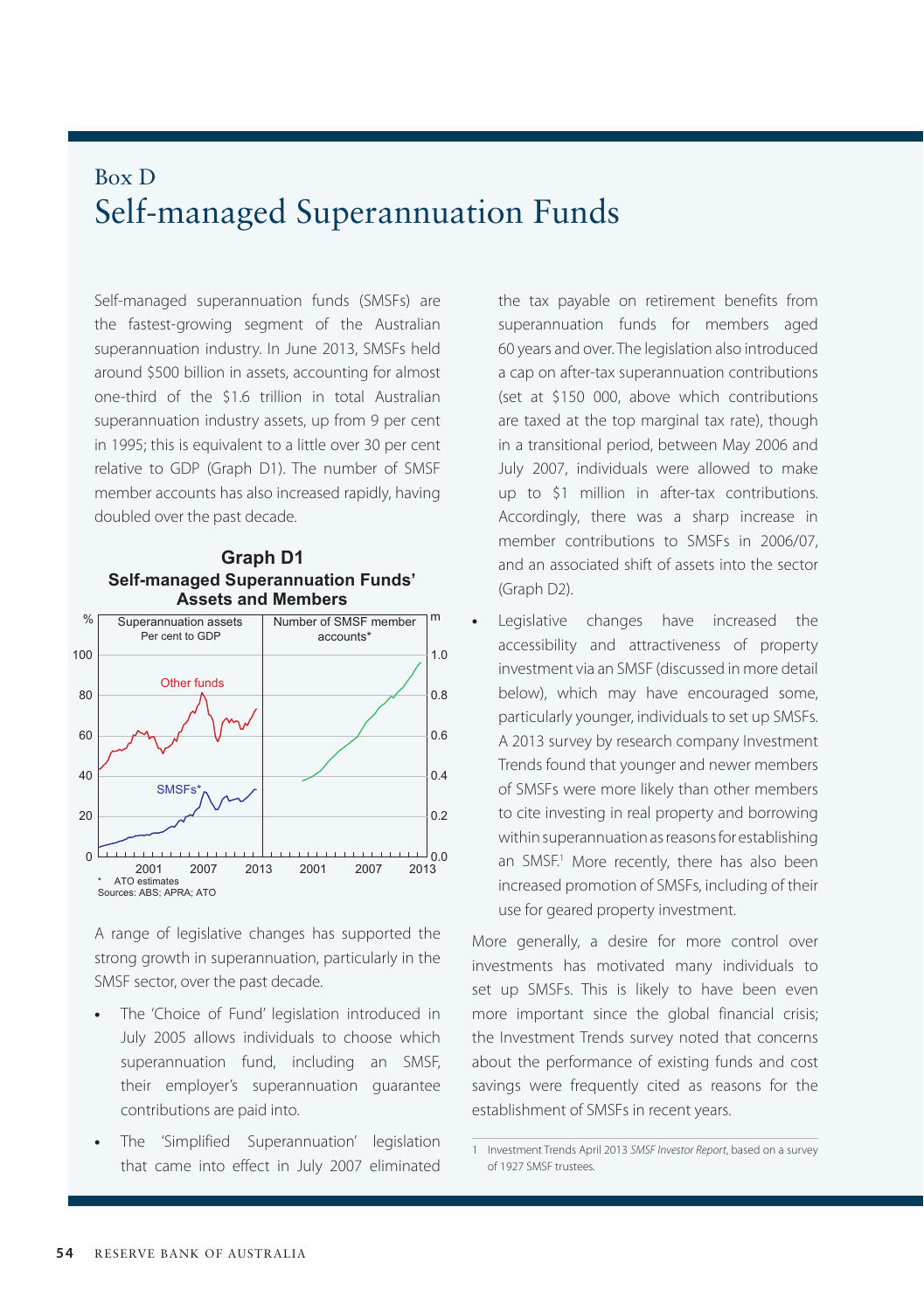

The profile of SMSF members is quite different from that of members of other funds: SMSF members are on average older, and have significantly higher incomes and larger superannuation balances (Table D1). This is likely due in part to the fixed costs involved in setting up and managing an SMSF, which become relatively less important as the fund balance increases. However, the profile of SMSF members has changed considerably, at least over the short period for which data are available, with younger individuals increasingly setting up SMSFs (Graph D3).

The allocation of SMSFs' assets is, on average, markedly different from that of other superannuation funds (Graph D4). As is the case for other fund types, domestic equities are the most popular investment choice for SMSFs, accounting for around onethird of their assets. However, SMSFs hold a much smaller share of their assets in foreign equities; their direct holdings of foreign equities are negligible and their total exposure to the asset class (mainly through managed funds) is also likely to be quite small compared with other funds. SMSFs also hold less debt securities, instead holding a much higher share of their assets in cash (including deposits). The asset allocation of SMSFs appears partly reflective of the high percentage of members who are in, or near, retirement. It also likely reflects the ease for an individual of investing in cash and term deposits over debt securities; this factor also probably contributes to the low allocation towards foreign

|               | <b>Share</b><br>of industry<br>assets $(a)$ | Average<br>account<br>balance <sup>(b)</sup> | Share of<br>members<br>aged 50<br>and over $(c)$ | Taxable income<br>of members <sup>(d)</sup> |                    |
|---------------|---------------------------------------------|----------------------------------------------|--------------------------------------------------|---------------------------------------------|--------------------|
|               | Per cent                                    | \$′000                                       | Per cent                                         | Median<br>(5'000)                           | Average<br>(5'000) |
| <b>SMSFs</b>  | 31                                          | 486.6                                        | 76                                               | 50.7                                        | 98.5               |
| Other funds   | 69 <sup>(e)</sup>                           | 29.6                                         | 26                                               | 43.5                                        | 54.0               |
| Corporate     | $\overline{4}$                              | 101.8                                        | 26                                               |                                             |                    |
| Industry      | 20                                          | 22.9                                         | 19                                               | -                                           |                    |
| Public Sector | 16                                          | 66.1                                         | 42                                               |                                             |                    |
| Retail        | 26                                          | 24.1                                         | 28                                               |                                             |                    |

## **Table D1: Characteristics of Superannuation Funds**

(a) As at 30 June 2013; APRA and ATO estimates

(b)As at 30 June 2012

(c) SMSFs as at 30 June 2011; other funds as at 30 June 2012

(d) ATO estimates as at 30 June 2012, based on 2011 SMSF annual returns and member contribution statements for other funds (e) Includes small APRA funds and balance of life office statutory funds

Sources: APRA; ATO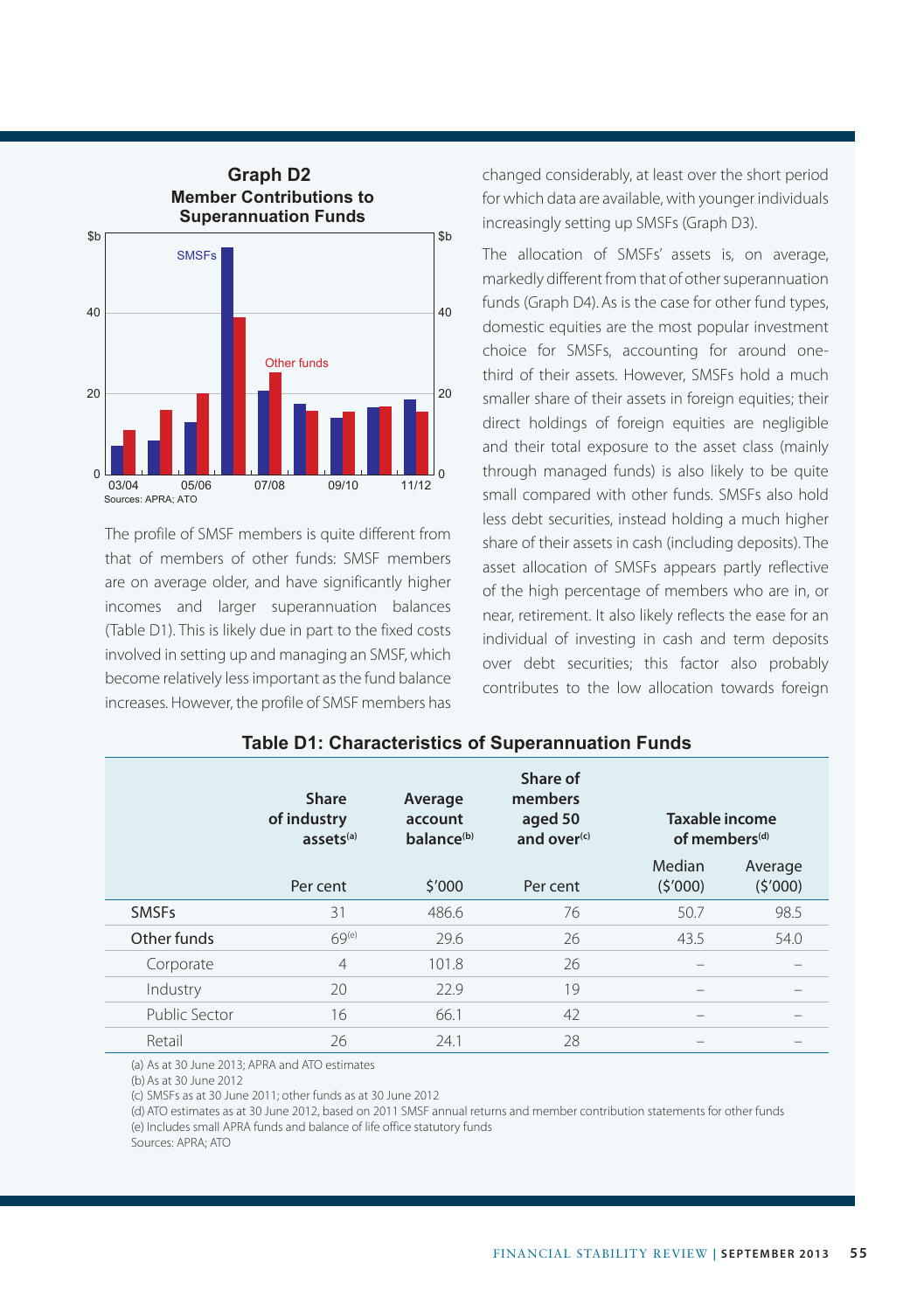

equities. More recently, there are tentative signs that SMSFs are moving some of their assets out of cash and into higher-yielding assets. For example, most of the \$18 billion in hybrid issuance between November 2011 and June 2013 was bought by retail investors, mainly SMSFs, according to research by Investment Trends.2

SMSFs also hold a relatively large share of their assets in property. Direct property holdings account for around 15 per cent of SMSF assets and SMSFs are also likely to have a small share of indirect property holdings through trusts and managed funds (represented by the 'Other' category in Graph D4). The bulk of these holdings are in commercial property (77 per cent), likely due to a range of incentives for small businesses to hold property through an SMSF (Graph D5). In particular, a small business owner is able to transfer their business property (and other business assets) into their SMSF and receive a capital gains tax exemption up to a lifetime limit of \$0.5 million. Once the property is in the fund, the fund can lease the property to the business owner at a commercial rate and the rent paid by the business owner can be claimed as a business expense, reducing the taxable profit of



Allocation of default strategies as at June 2012; direct and indirect holdings Sources: APRA; ATO



the business. By contrast, SMSFs' direct holdings of residential property are relatively small (23 per cent of their total direct property holdings).

The share of property assets held by SMSFs has increased over the past six years, partly driven by changes to superannuation legislation that have made direct property investment both more appealing and more accessible to SMSFs.

<sup>2</sup> Investment Trends November 2012 *Investor Product Needs Report*.